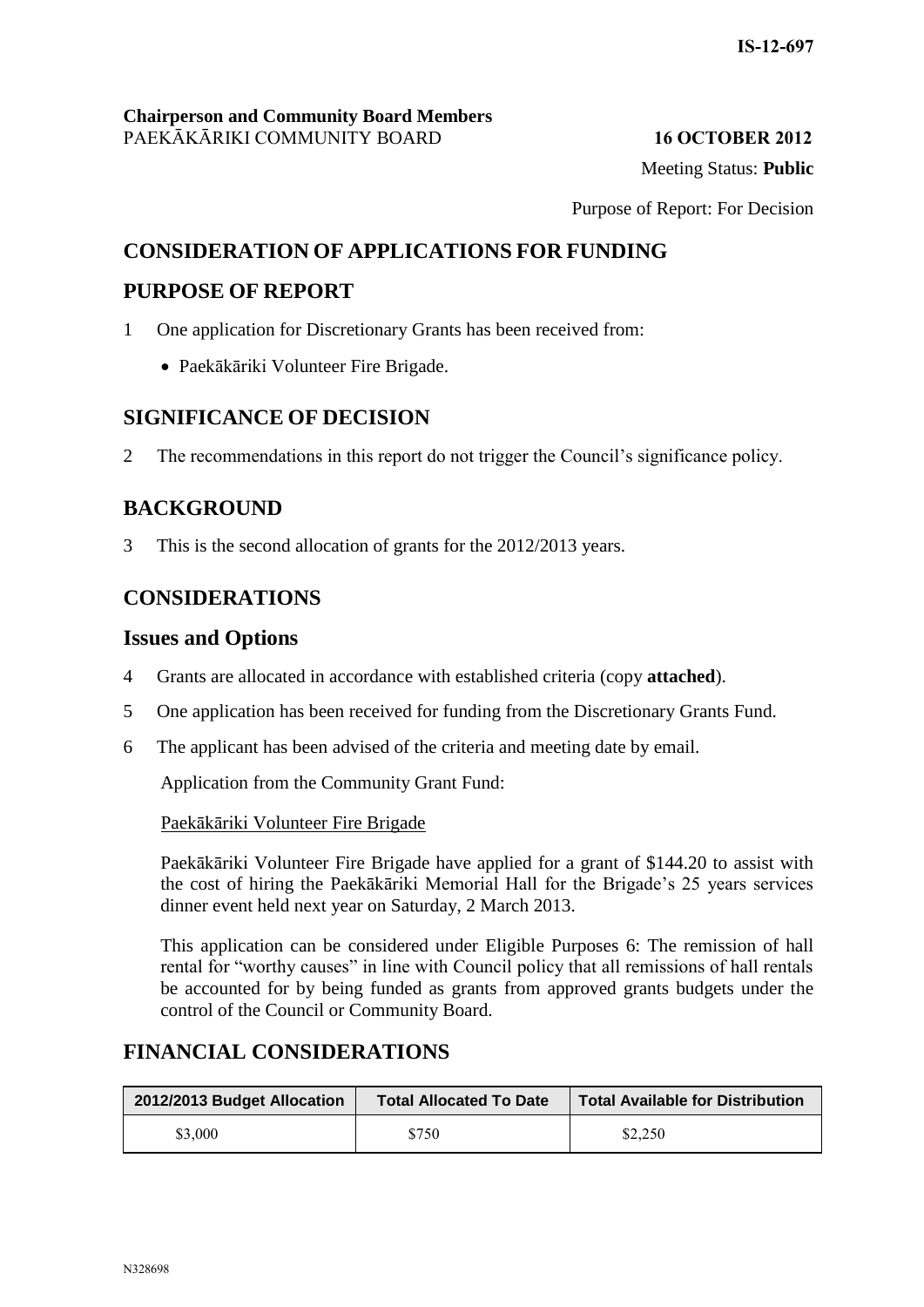7 Below are the successful applicants from the 2012/2013 year for the Board's information:

| Date         | <b>Recipient</b>                   | Amoun | <b>Purpose of Grant</b>                                                        | <b>Report</b><br><b>Back</b> |
|--------------|------------------------------------|-------|--------------------------------------------------------------------------------|------------------------------|
| 10 July 2012 | Kāpiti Timebank                    | \$250 | to assist with costs associated with<br>producing a short film project         |                              |
| 10 July 2012 | Mary Gow 'Mulled<br>Wine Concerts' | \$250 | setting up a website page for the Mulled<br>Wine Concerts                      |                              |
| 10 July 2012 | Paekākāriki Sports Club            | \$250 | to assist with costs associated with<br>providing new bibs to all junior teams |                              |

## **DELEGATIONS**

- 8 The Community Boards are delegated to:
	- *5.7 Consider and approve the allocation of community-based grant funds as deemed appropriate under their agreed criteria of both existing schemes and any granting schemes that may be approved through the Annual Plan process or the Long Term Council Community Plan (LTCCP) process.*

## **OTHER CONSIDERATIONS**

9 There are no legal, consultation, policy implications, publicity or any other considerations related to this report.

## **RECOMMENDATIONS**

10 That the Paekākāriki Community Board approves of a funding application from the Paekākāriki Volunteer Fire Brigade for \$\_\_\_\_\_\_\_ to assist with the cost of hiring the Paekākāriki Memorial Hall for the Brigade's 25 years services dinner event held next year on Saturday, 2 March 2013.

Report prepared by: Approved for submission by:

Marg Harris Matt Aitchison **EXECUTIVE SECRETARY INFRASTRUCTURE SERVICES**

# **ACTING GROUP MANAGER INFRASTRUCTURE SERVICES**

#### **ATTACHMENTS**

- Discretionary Grants Criteria
- Application from: Paekākāriki Volunteer Fire Brigade
- Accountability report from: Mary Gow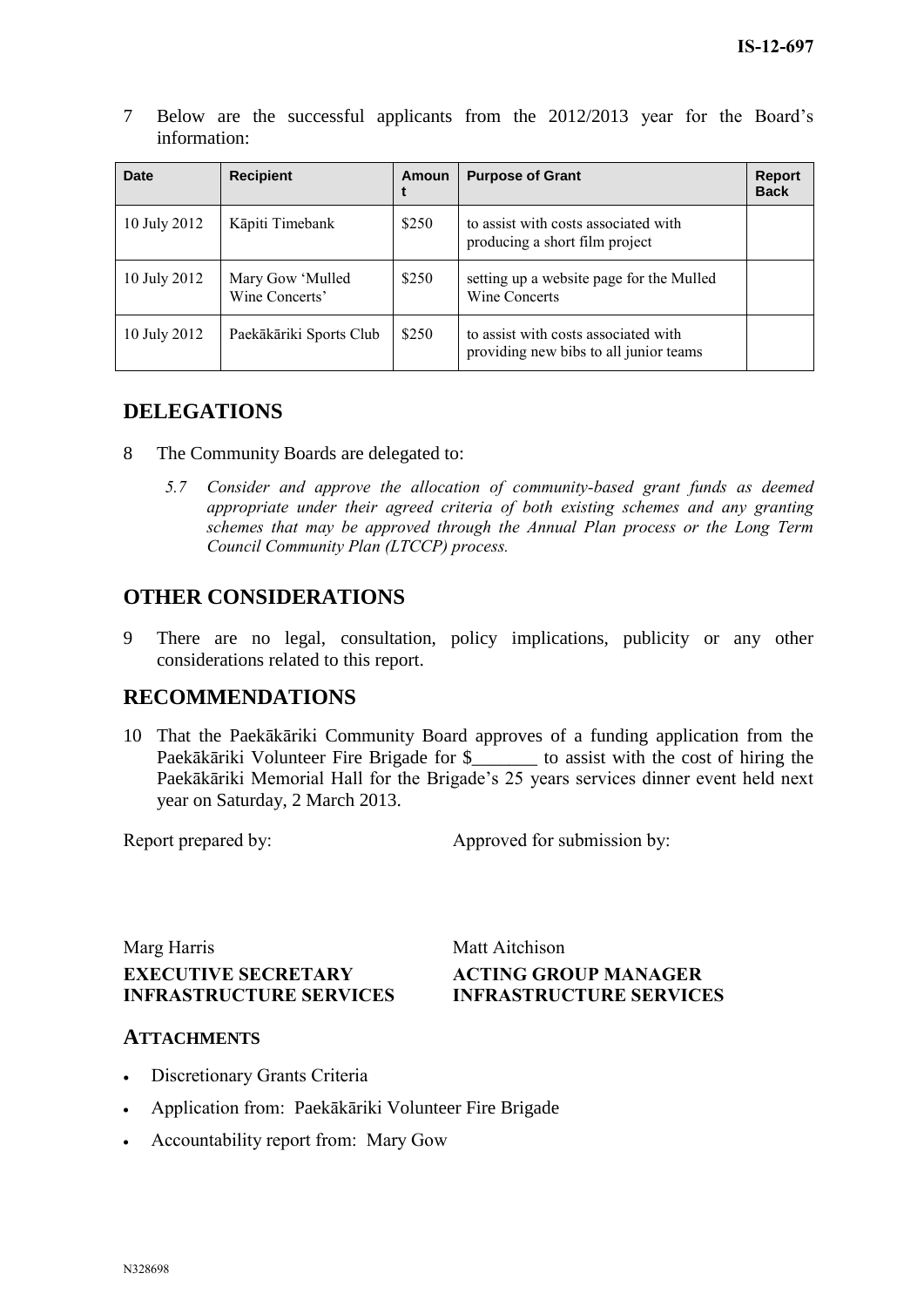#### **Discretionary Grants**

The Paekakariki Community Board will consider the applications that support:

- community groups contributing directly<sup>1</sup> to wider community wellbeing  $$ environmental, social, cultural and economic.  $(1)$  this relates to community groups specifically set up to help people in the community and/ or improve the local environment. It does not include business development initiatives.)
- individual young people or youth organisations where there is an opportunity to excel at a range of cultural, educational, and sporting<sup>2</sup> achievements.  $\binom{2}{1}$  the Community Board will not consider applications relating sporting activities where there is potential for these to be funded by SPARC.)
- progressing the activities of community groups in the areas of culture, sport and recreation that advance the general enjoyment and wellbeing of the community<sup>3</sup>.  $(3)$  this relates to groups that while not having a particular focus on improving social wellbeing, do contribute to the general feel and enjoyment of the community – for example, a Music Society, a group set up to put on a concert or event, a sports club.)

#### **Eligible Groups**

- 1. Applicants who reside in Paekākāriki; or
- 2. Paekākāriki based organisations, or projects and organisations that demonstrate a clear benefit to Paekākāriki.
- 3. Churches and schools will be eligible in special circumstances.
- 4. Groups or individuals that are unable to receive sufficient grants from other sources because of the timeframe or because they are otherwise ineligible.
- 5. Groups must be non-profit making.
- 6. Purely recreational adult groups shall be eligible in relation to youth, the aged, people with disabilities or the socially disadvantaged or for unique historic occasions.

#### **Eligible Purposes**

- 1. Unique or infrequent events that are historically important to the area.
- 2. Special events that will promote the area and enhance opportunities within the area.
- 3. Activities that encourage the development of cultural, sports, environmental, social or educational activities within the local district.
- 4. Unique and specially meritorious events that meet none of these criteria, at the discretion of the Community Board.
- 5. Grant to partially or fully offset the cost of any Council permit, licence or resource consent fees on the basis that the proposed activity falls into a "worthy cause" category.
- 6. The remission of hall rental for "worthy causes" in line with Council policy that all remissions of hall rentals be accounted for by being funded as grants from approved grants budgets under the control of the Council or Community Board.